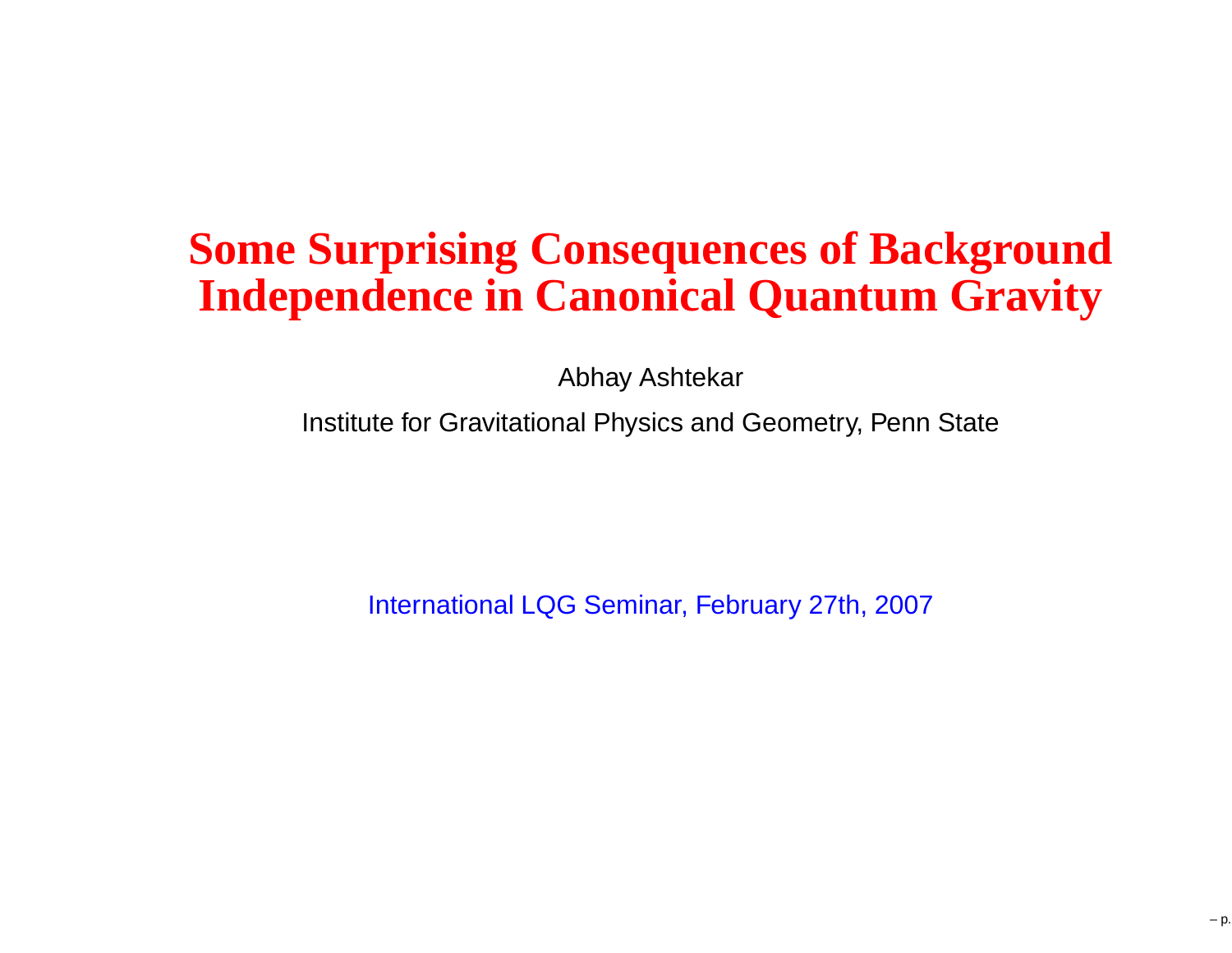#### Motivation: Some perplexing aspects of Diff invariance

• At the foundation of LQG kinematics lie uniqueness theorems: "There is <sup>a</sup> unique diff invariant state on the holonomy-flux quantum algebra."(Lewandowski, Okolow, Sahlmann, Thiemann (LOST); Fleishhack). But this seems very strange to experts in string theory and quantum geometrodynamics $(\mathsf{QGD})$  (e.g., the recent KITP workshop).

• Reaction: " How can this be? Surely quantum gravity admits infinitely many diff invariance states! Take, e.g.,  $\Psi(q_{ab})=\int f(R_{ab}R^{ab})\,dv_q$  in QGD. Is this uniqueness perhaps <sup>a</sup> peculiarity of the connection framework of LQG?"

#### Related questions:

• Is there then <sup>a</sup> unique gauge invariant state on the kinematic algebra of gauge theories? If not, why not? Is the uniqueness tied to the non-Abelian character of Diff? Is there <sup>a</sup> difference between Abelian and non-Abelian gauge theories?

• Is Diff Invariance tied to the non-existence of the connection operator? Non-separability of the kinematical Hilbert space? Would these featurespersist in QGD?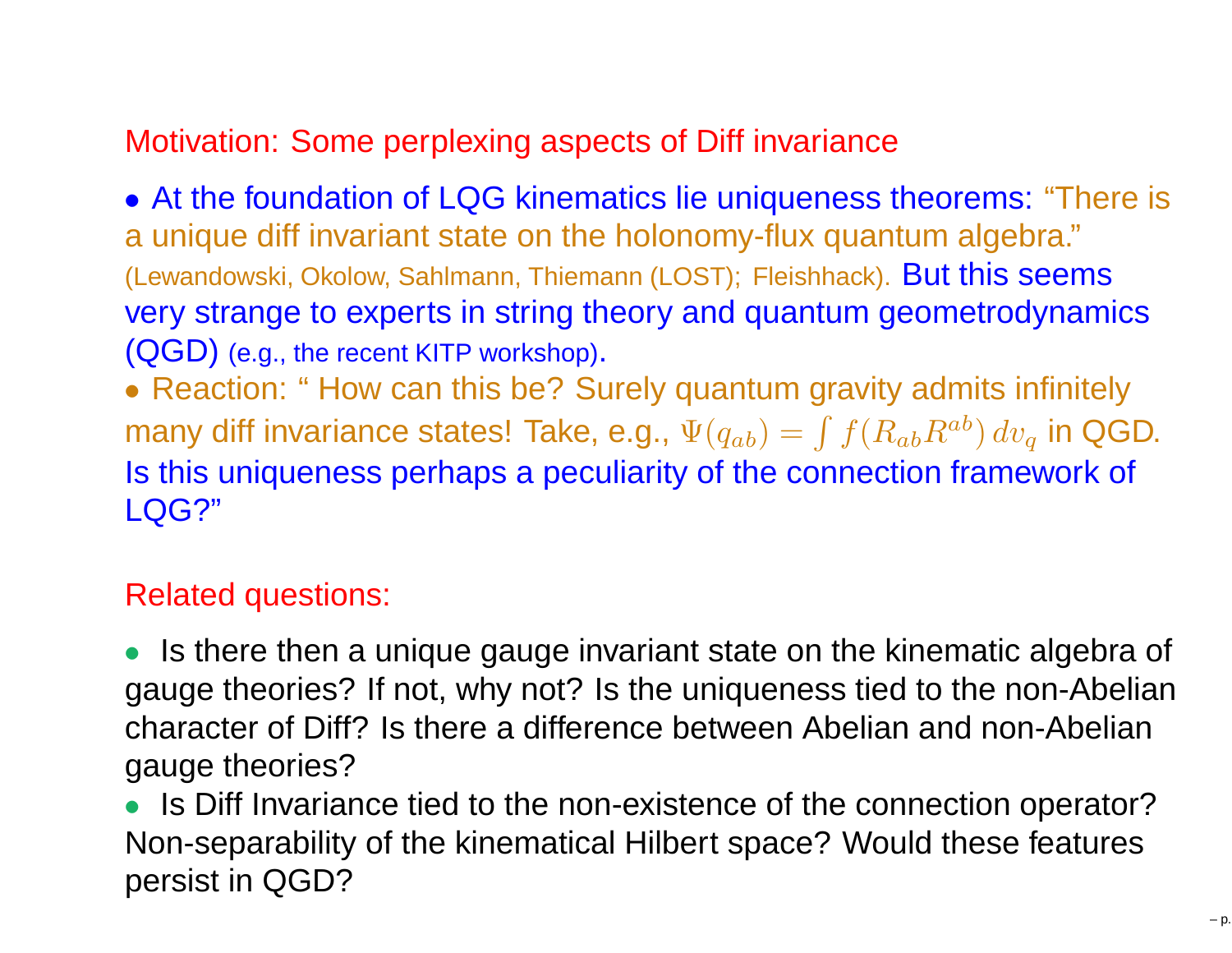#### Goal:

To clarify these issues. Should help in discussions with people outsideLQG. Also <sup>a</sup> few new mathematical problems for the experts.

Presentation will be pedagogical and will skip some technicalities. Primary focus: Conceptual issues. For concreteness, will focus on the LOST framework rather than Fleishhack's.

Conclusion: Diff invariance is an extremely strong requirement on the kinematical algebra also in QGD. Very different from Gauge invariance. Infinitely many Diff invariant states do exist but on a *different algebra*.

#### Organization:

- 1. General Framework
- 2. Quantum Geometrodynamics
- 3. Loop Quantum Gravity
- 4. Quantum Geometrodynamics Revisited
- 5. Gauge versus Diff invariance
- 6. Discussion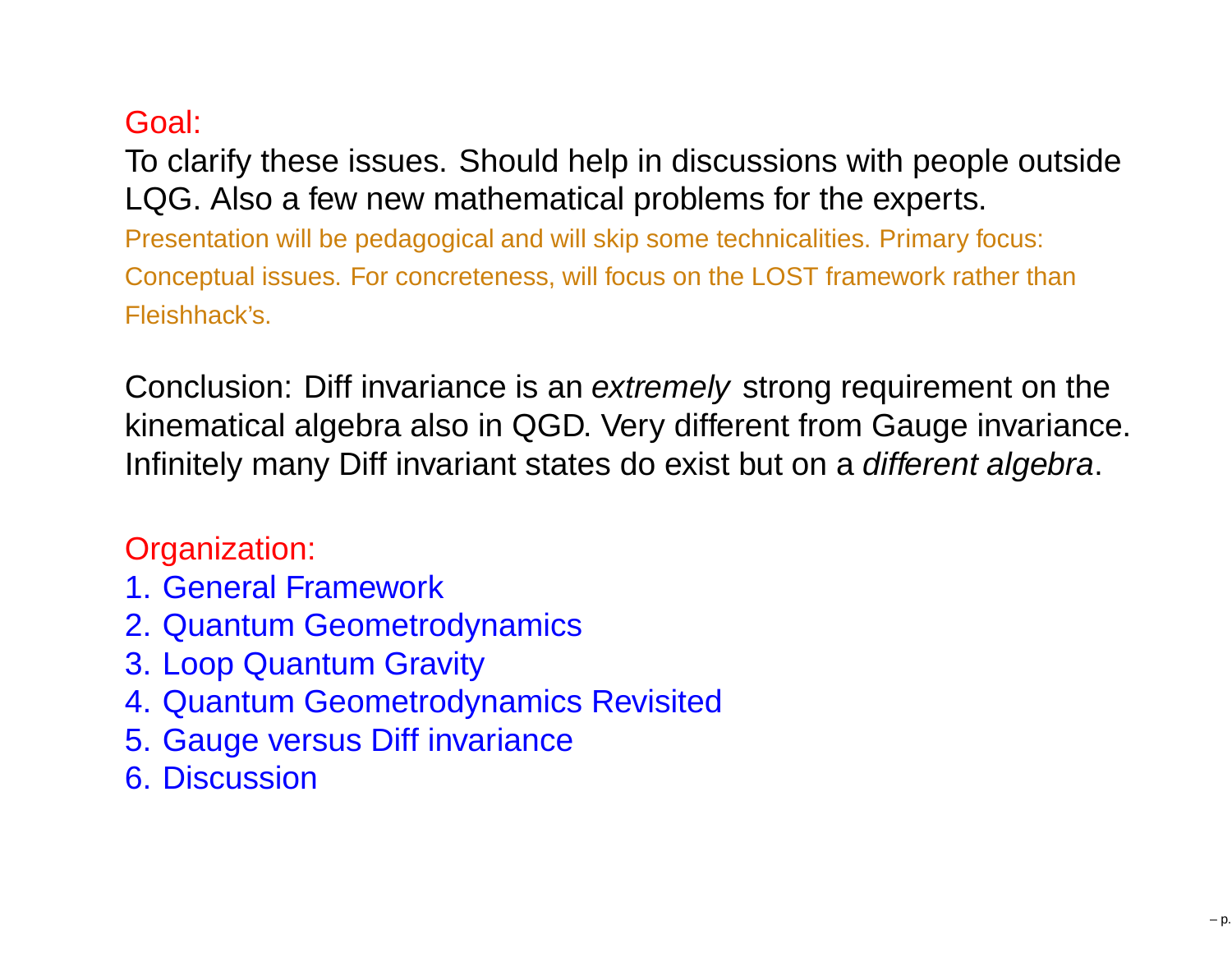# **1. General Framework**

Canonical approach <sup>a</sup> la Dirac (or BRST).

Kinematical framework: Home for quantum constraint operators (or BRST charges) .

- Start with a  $\star$ -algebra a generated by 'canonically conjugate operators'. Represent a by operators on a Hilbert space  $\mathcal H.$
- Represent constraints by self-adjoint operators so the gaugetransformations they generate are unitary operators on  ${\cal H}$
- $\bullet$  Pass to  $\mathcal{H}_{\text{phys}}$  by, e.g., group averaging.

• A 'royal road to obtain representations of a: The Gel'fand-Naimark-Segal (GNS) construction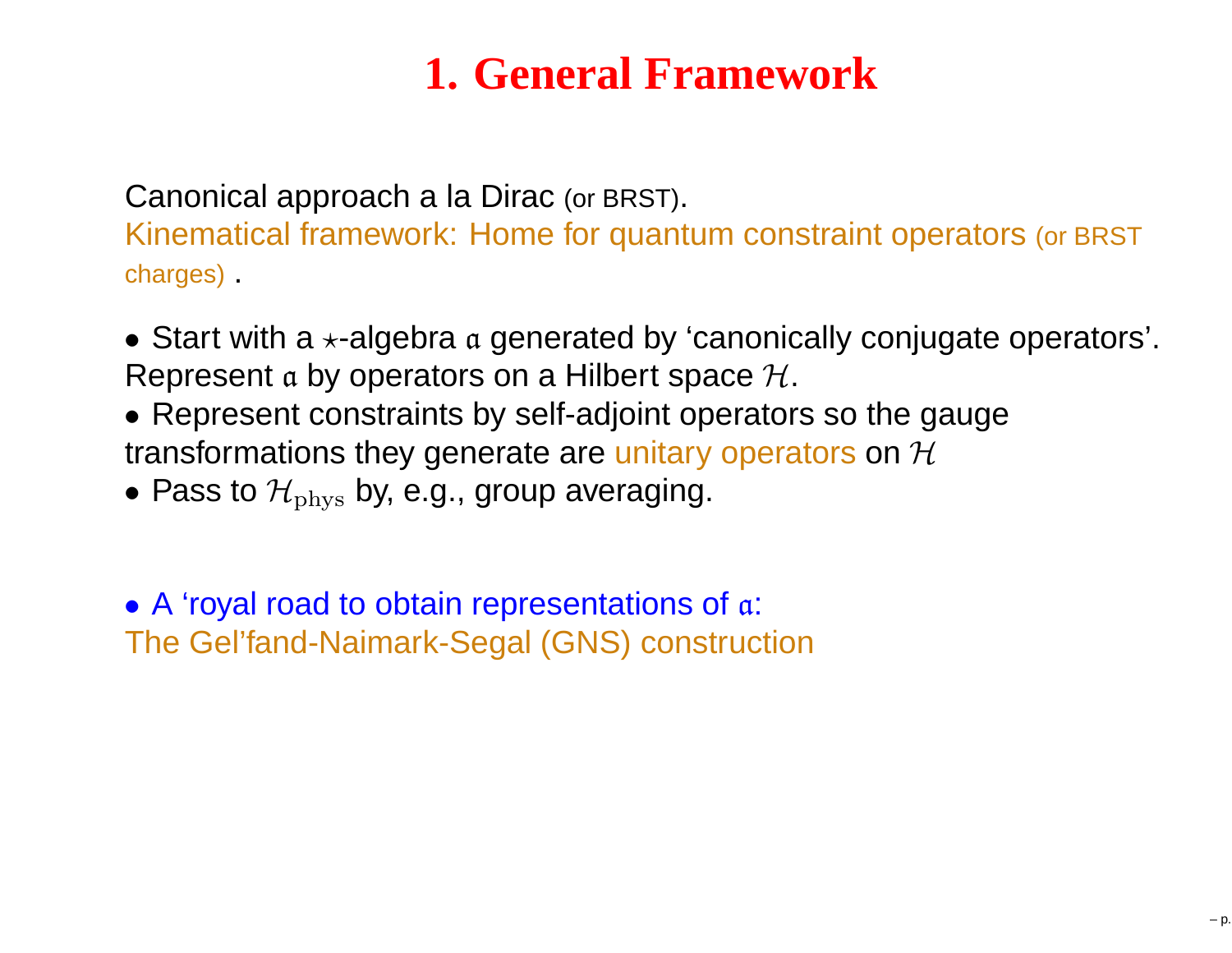#### **The GNS construction**

• A state  $F$  on  $\frak a$  is a positive linear functional ('expectation-value' of the operators in a): For any  $a\in\mathfrak{a},\;F(a)$  is a complex number such that:  $F(a + \lambda b) = F(a) + \lambda F(b) \quad \forall \lambda \in \mathbb{C}; \quad F(I) = 1; \quad F(a^*$  $a^*\alpha)\geq 0.$ 

• Given any F, the GNS construction provides a Hilbert space  $H$  and a representation of a by energience on  $H$  such that: representation of a by operators on  $\mathcal H$  such that:<br>i) the Pen is quoliq: i.e. there exists a vector  $\bar{\Psi}$ 

i) the Rep is cyclic; i.e. there exists a vector  $\Psi_F$  $_{F}$  in  ${\cal H}$  s.t.  $\{ \mathfrak{a} \cdot \Psi_{F} \}$  is dense in  $\mathcal{H};$  and

ii)  $F(a) = (\Psi_F, a\Psi_F) \ \ \forall a \in \mathfrak{a}$ 

• Very general procedure. e.g., Every IRR of a is cyclic. If  $\theta$  is an automorphism on  $\mathfrak a$  (i.e. a structure preserving map from  $\mathfrak a$  to itself), and if  $F[\theta(a)]=F[a]$  then  $\theta$  is unitarily implemented on  $\mathcal{H}$ : There exists an unitary operator  $U_\theta$  on  ${\mathcal H}$  such that  $(\theta(a))\Psi=(U_\theta^{-1}\,a\,U_\theta)\Psi,\,\,\,\forall \Psi\in{\mathcal H}$ 1 $\overline{\theta}^{-1} a U_{\theta} \Psi, \ \ \forall \Psi \in \mathcal{H}$  and  $U_\theta\,\Psi_F = \Psi_F$ 

• <sup>A</sup> powerful and economic way to ensure that (gauge-)symmetries areunitarily implemented. In Minkowskian field theories,  $F(a)=\langle0|a|0\rangle$  is Poincaré invariant.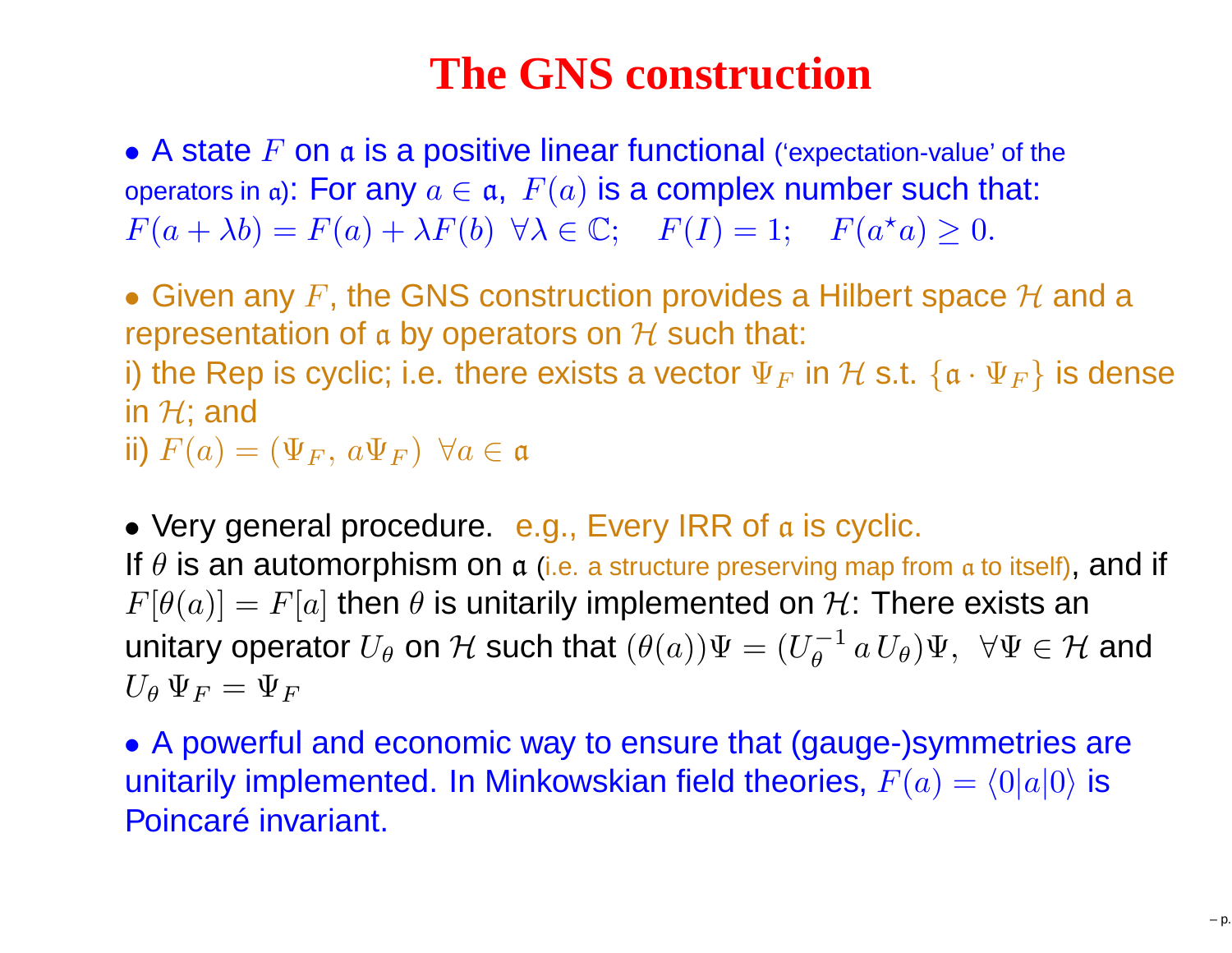# **2. Quantum Geometrodynamics**

 $\bullet$  The  $\star$ -algebra  $\mathfrak a$  generated by  $\hat q(f)=\int \hat q_{ab}\tilde f^{ab}\mathrm{d}^3$ and  $\hat{p}(g) = \int \hat{p}^{ab} g_{ab} \mathrm{d}^3 \mathrm{x}$  subject to  $\mathbf{X}^{\prime}$  $\frac{3}{3}$ x subject to:

$$
[\hat{q}(f), \hat{p}(g)] = -i\hbar \int \tilde{f}_{ab} g^{ab} d^{3}x; \quad (\hat{q}(f))^{\star} = \hat{q}(f), \ (\hat{p}(g))^{\star} = \hat{p}(g).
$$

Each diffeo  $\alpha$  naturally acts of  $(f,g)$  inducing an automorphism  $\theta_\alpha$  on  $\mathfrak{a}.$ e.g.  $\theta_\alpha(\hat{q}(f)) = \hat{q}(\alpha(f)).$ 

• Klauder's affine algebra. Viewpoint: Want the metric operator to be positive definite. Change the algebra by replacing  $\tilde p^{ab}$  with  $\pi_a^b=p^{bc}q_{ac}.$  CCRs replaced by Affine CRs:  $[\hat{q},\,\hat{q}] = 0; \, [\hat{\pi},\,\hat{q}] \sim \hat{q}; \, [\hat{\pi},\,\hat{\pi}] \sim \hat{\pi}.$  Will comment on this at the end.

• To obtain a Diff covariant rep let us suppose  $\mathfrak a$  admits a Diff invariant  $\mathsf{PLF}~F\colon F(\theta_\alpha(a))=F(a).$  $\mathbf{r}$  and  $\mathbf{r}$  and  $\mathbf{r}$  Then, the GNS construction would provide <sup>a</sup> desired rep of a in which Diff acts unitarily.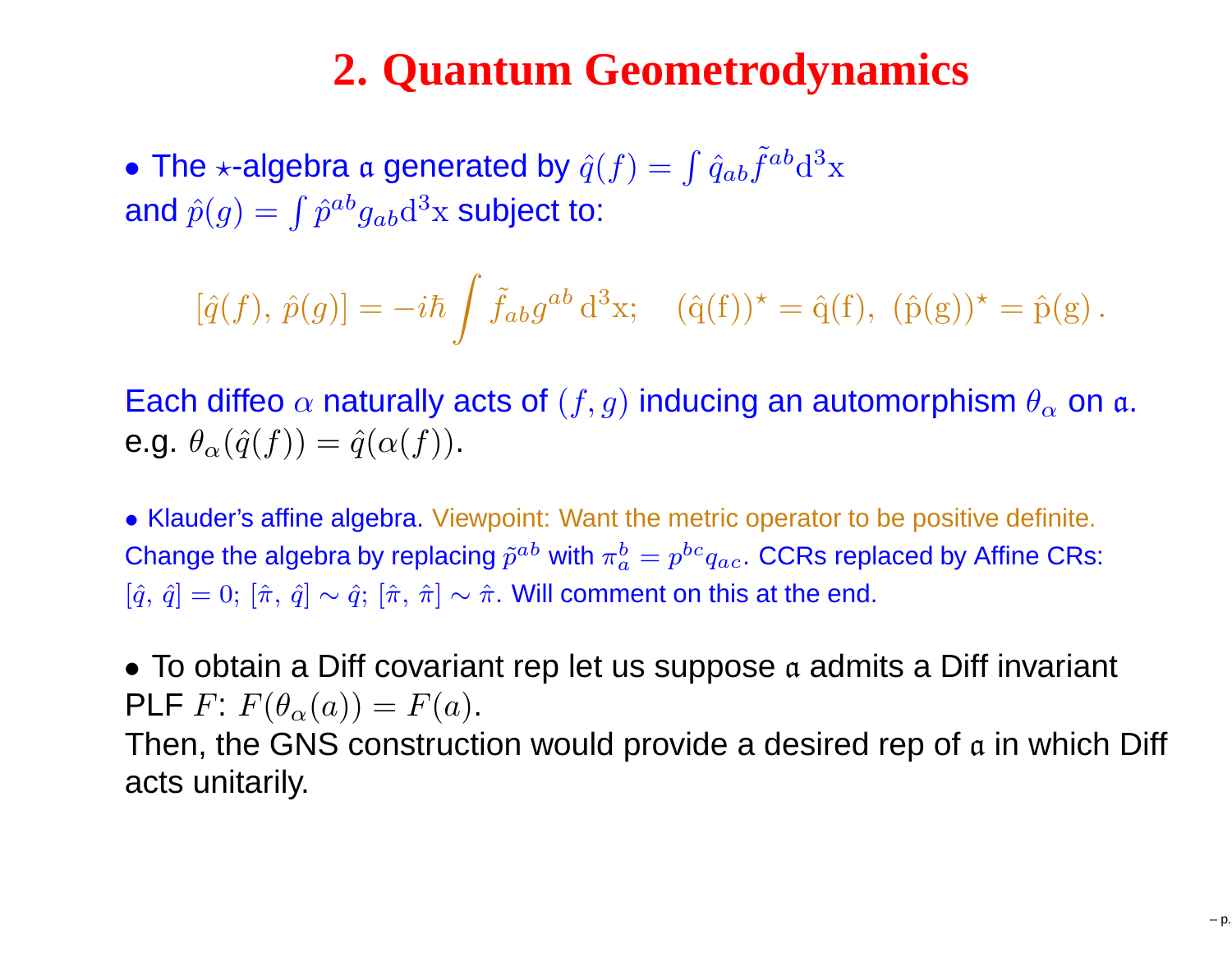#### **QGD: Diff invariant states on**a

• Now,  $F[\hat{q}(f)] =: \int Q_{ab} \, \tilde{f}^{ab}(x) \mathrm{d}^3$  $F[\hat{q}(f) \, \hat{q}(f')]$  defines a bi-distribution  $Q_{aba'b'}(x,x')$ ; etc.  $^3\mathrm{x}$  defines a distribution  $Q_{ab}(x)$ ;  $\mathcal{L}(x,x^{\prime});$  etc.

• All these distributions must be diff invariant. (e.g.:  $F[\hat{q}(\alpha \cdot f)] = F(\hat{q}(f)) \Rightarrow \int Q_{ab}(x) \alpha \cdot \tilde{f}_{ab} d^3$ i.e.,  $Q_{ab}(x)$  is a Diff invariant distribution.)  $^{3}x=\int Q_{ab}(x)\tilde{f}_{ab}d^{3}$  $^3x$   $\forall \tilde{f}_{ab},$ But there is no non-zero Diff invariant tensor distribution! So $Q_{ab}=0,\,Q_{aba'b'}$  $\alpha(x,x')=0,$  etc

 $\bullet$  Since  $0 = F[\hat{q}(f) \, \hat{q}(f)] = (\Psi_F, \, \hat{q}(f) \hat{q}(f) \Psi_F)$ we conclude:  $\hat{q}(f)\Psi_F = 0, \ \forall f.$  $F_{F}$ ) = ( $\hat{q}(f)\Psi_{F}, \hat{q}(f)\Psi_{F}$ ), Completely analogous reasoning gives  $\hat{p}(g)\Psi_F = 0$   $\forall g$ . But this contradicts the CCR:  $[\hat{q}(f), \, \hat{p}(g)]\Psi_F=-i\hbar\Psi_F$ .

 $\bullet$  Thus, the standard algebra  $\alpha$  of QGD does not admit a single Diff invariant state! Opposite of the naive expectation: Rather than infinitely many Diff invariant states there are none. Situation is the same with the moresophisticated affine algebra of Klauder's.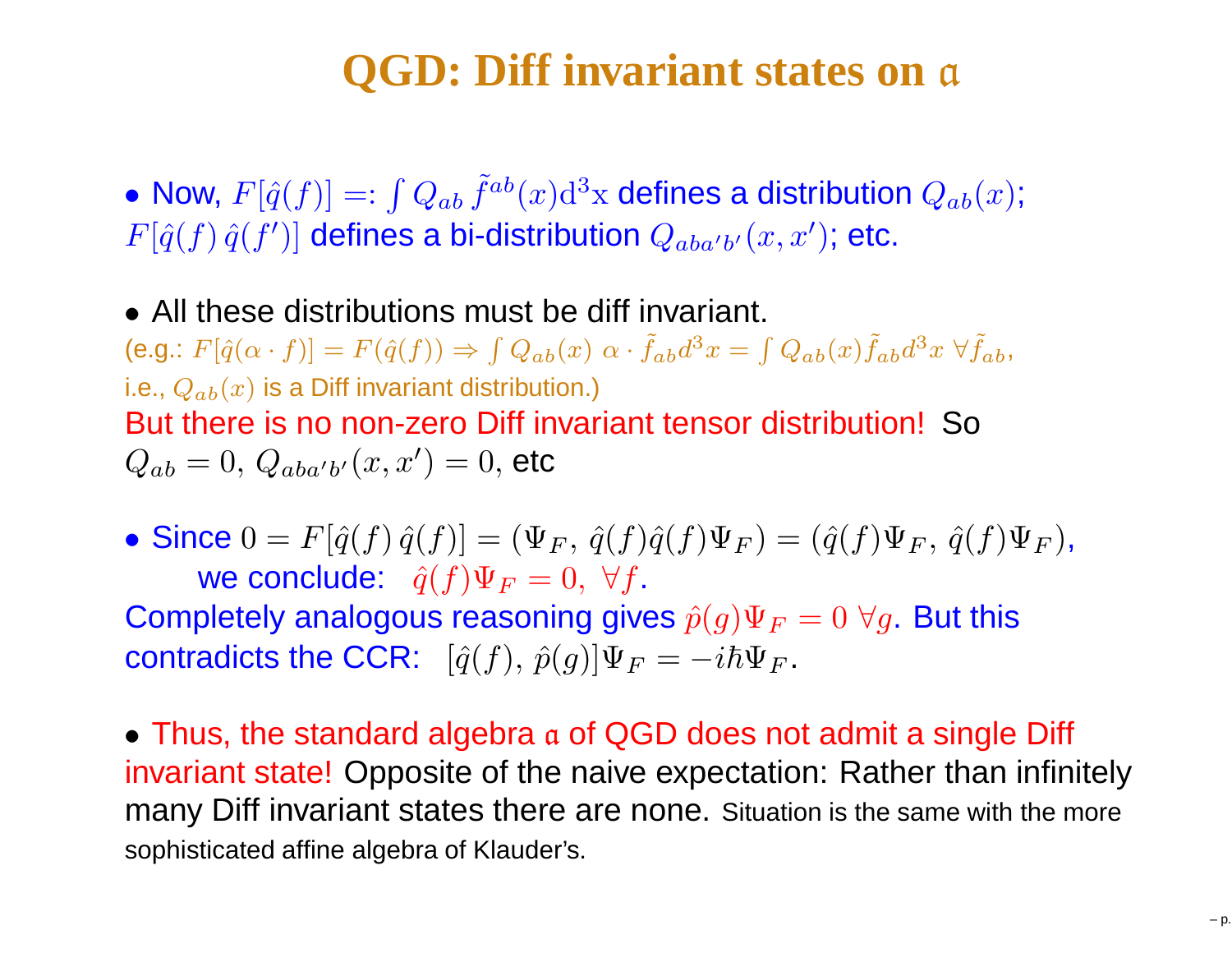# **Loop Quantum Gravity**

 $\bullet$  Basic canonically conjugate pair  $(A_a^i(x), \tilde{E}^a_i)$ operators.) If we construct the algebra  $\frak a$  naively, i.e., with  $A(f)=\int A_a^i$  $\binom{a}{i}(x)$  (Let's drop hats on and the company of the company of the company of the company of the company of the company of the company of the company of the company of the company of the company of the company of the company of the company of the comp and  $E(f)=\int \tilde{E}^a_i\mathrm{d}^3\mathrm{x}$  then again no diff invariant state. (Also issues  $\tilde{f}^a_i$  $i^a$ d<sup>3</sup>  $\mathbf{X}^{\cup}$  gauge covariance.) $\it a$  $\int_{i}^{a}$ d $^{3}$  $\frac{3}{3}x$  then again no diff invariant state. (Also issues of

 $\bullet$  LQG algebra  $\mathfrak{A}\text{:}$  Generated by (gauge covariant) holonomies  $h_e$  and electric fluxes  $E_{S,g}=\int_S\,\tilde{E}^a_i f^i_a(x){\rm d}^2{\rm x}.$  (Physically, directly useful only the spatially compact case.) Now the situation is very different. The LOST $\int_S \; \tilde{E}^a_i$  $\int_a^af_a^i(x){\rm d}^2$  $\rm{^2x}.$  (Physically, directly useful only in theorem implies that there is <sup>a</sup> unique (SU(2)-gauge and) Diff invariant state.

 $\bullet$  General Configuration operators:  $C(A)=c(h_{e_{1}}(A),$  $\Delta$ Then,  $F(C) = \int_{(\text{SU}(2))^n} c(g_1, \dotsm g_n) d\mu_H$  and  $F(a E_{S,f}) = 0$ .  $\frac{1}{2}$  $h_{e_n}(A)) \ \ (\in \text{Cyl}).$ Defines  $F$  on  $\mathfrak A.$  This  $F$  is manifestly gauge and Diff invariant: Didn't use any background structures.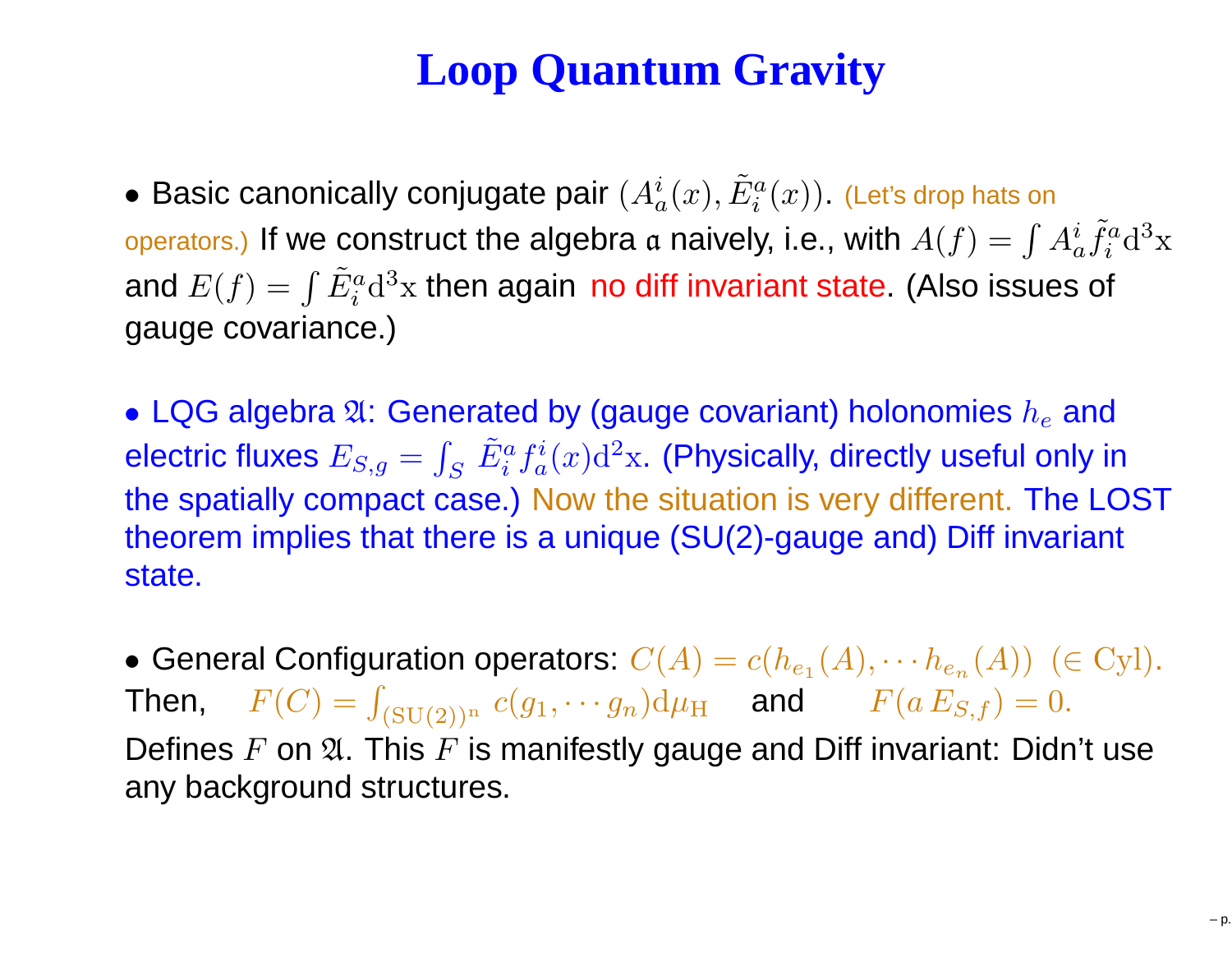# **Elucidation: Properties of the rep**

 $\bullet$  Resulting Hilbert space:  $\mathcal{H}=L^2$ generalized connections (quantum configuration space) and  $\mu_\mathrm{AL}$  a regular, Diff  $^{2}(\bar{\mathcal{A}},\mathrm{d}\mu_{\mathrm{AL}})$  where  $\bar{\mathcal{A}}$  is the space of invariant, Borel measure thereon.  ${\cal H}$  carries a natural unitary action of<br>SULO Low Diff. Head eritically in solving the Cause and Diff constraint  ${\rm SU(2)}_{\rm loc}\ltimes {\rm Diff.}$  Used critically in solving the Gauss and Diff constraints by group averaging.

• Note: Only finite diffeos induce automorphisms on 24 and these are unitarily implemented on  $\mathcal H.$  Infinitesimal Diffeos have no natural action on A because A is not equipped with the necessary topology. If we were to equip it and take limits,  $\mathfrak A$  would be enlarged. Expectation: No Diff invariant state on the enlarged algebra.

• Use of holonomies —exponentiated connections— serves two purposes: i) Makes the algebra SU(2)-gauge covariant; and moreimportantly, ii) allows <sup>a</sup> non-trivial Diff invariant state.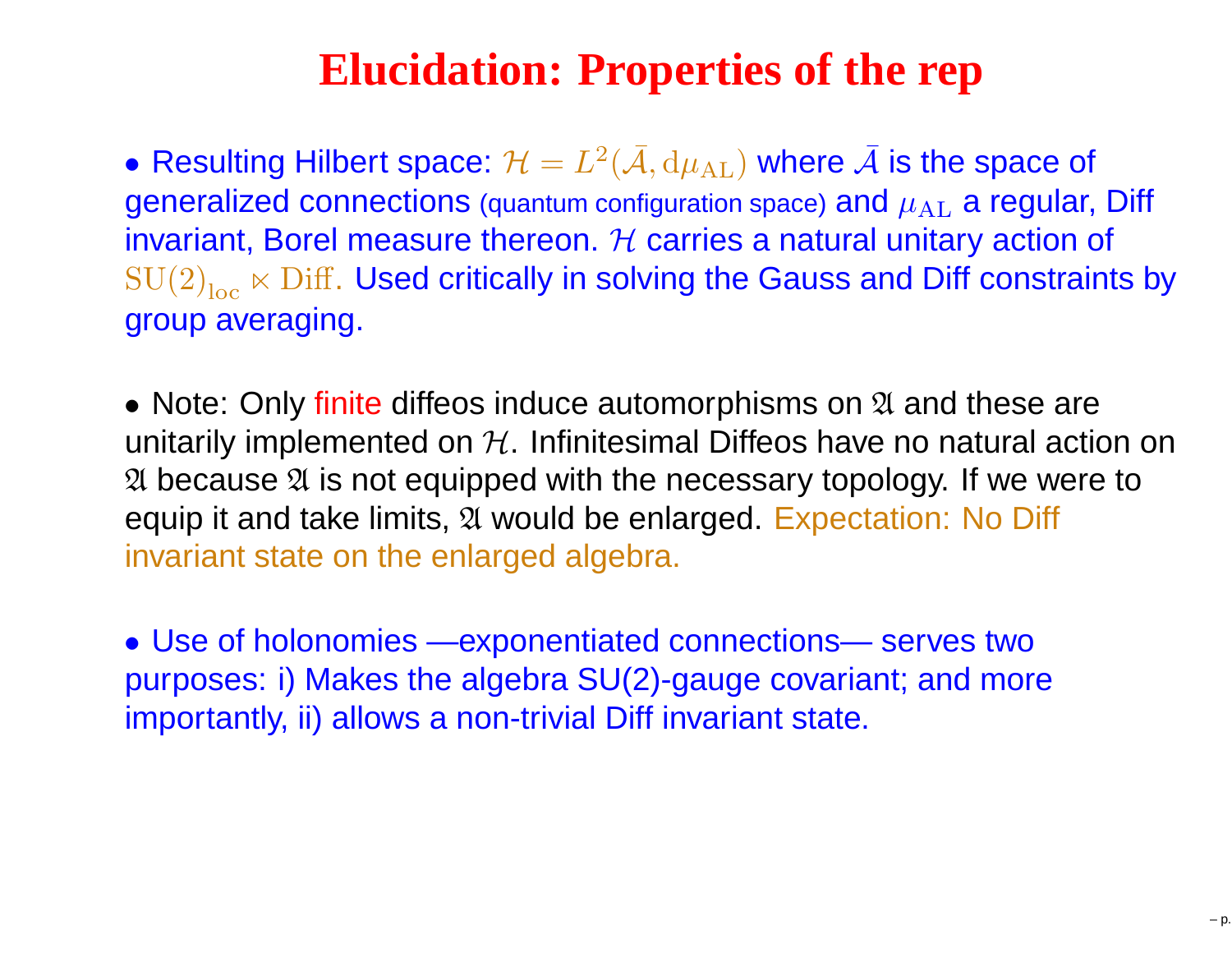# **Elucidation: Underlying Structure**

• The algebra  $\mathfrak A$  has an Abelian configuration part Cyl consisting of  $C(A) = c(h_{e_1}(A), \cdots, h_e)$ Abelian  $C^{\star}$  algebra  $\overline{\rm Cyl}.$  $_{e_n}(A))$ . Can be completed in sup norm to yield an Gel'fand theory then implies that in *any* cyclic representation of  $\overline{\rm Cyl},$  $\mathcal{H}=L^2$  $\mathcal{C}^2(\bar{\mathcal{A}},\mathrm{d}\mu)$  for some measure  $\mu$  and operators  $C$  act by multiplication.

Rep Diff invariant iff the measure  $\mu$  on  $\bar{\mathcal{A}}$ .

• How many Diff invariant measures on  $\overline{A}$ ? Lots! The key achievement of LOST is to show that only one of them,  $\mu_\text{AL}$  supports the representation of the momentum algebra. Technically subtle result.

• 'The semi-analytical category' plays <sup>a</sup> key role. Mathematically very natural and things fit together elegantly.

• Similar to the uniqueness of the Poincaré invariant vacuum in free Minkowskian QFTs. But here, no assumption on the details of dynamics!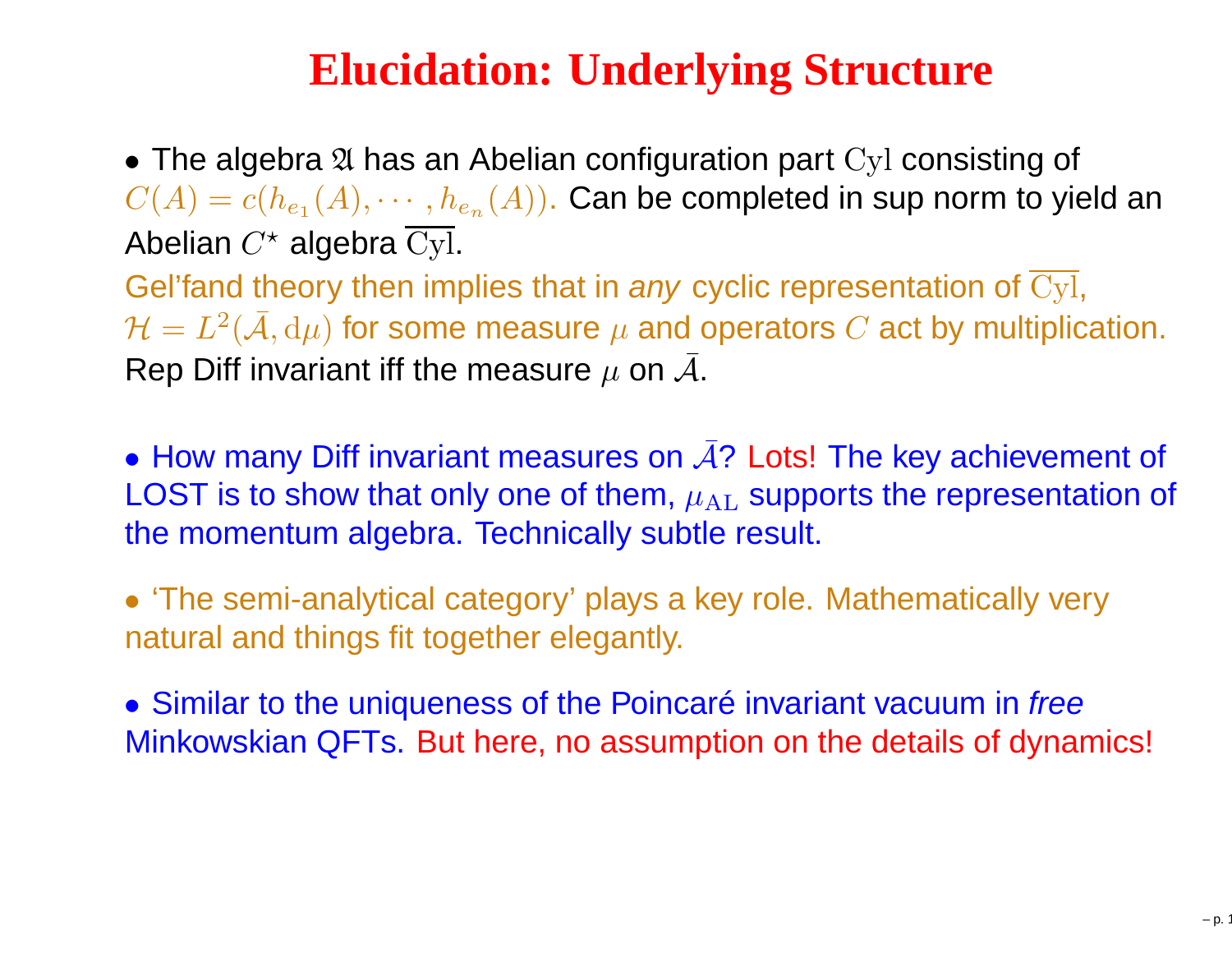## **Elucidation: Contrast with QGD of part 2.**

• Why does 2 of LQG admit a Diff invariant state while the algebra a of QGD does not?

• The LQG algebra is generated by holonomies  $h_e = \mathcal{P} \exp \int_e A$  rather than the smeared connection itself.  $F(h_e)=0$  if the edge  $e$  is non-trivial, and = 1 if  $e$  is a point edge.  $F$  is diff invariant but *discontinuous* in  $e$ . Hence an operator valued distribution  $A(x)$  cannot be defined on  $\mathcal H$ through weak limits of holonomy operators.

• In fact,  $A(x)$  cannot be defined at all on  $\mathcal H$  (assuming it commutes with all  $h_e$ )!<br>Diff in griange of  $E$  and the feet that  $E[x, E] = 0$  implies that if it could Diff invariance of  $F$  and the fact that  $F[a\,E_{(S,f)}]=0$  implies that if it could be defined  $A(x)$  would be the zero operator (valued distribution).

 $\bullet$  The QGD algebra  $\frak a$  is analogous to the algebra generated directly by  $(A,E).$  This algebra does not admit a Diff invariant state either. Natural Question: Can we use an 'exponentiated algebra' in QGD?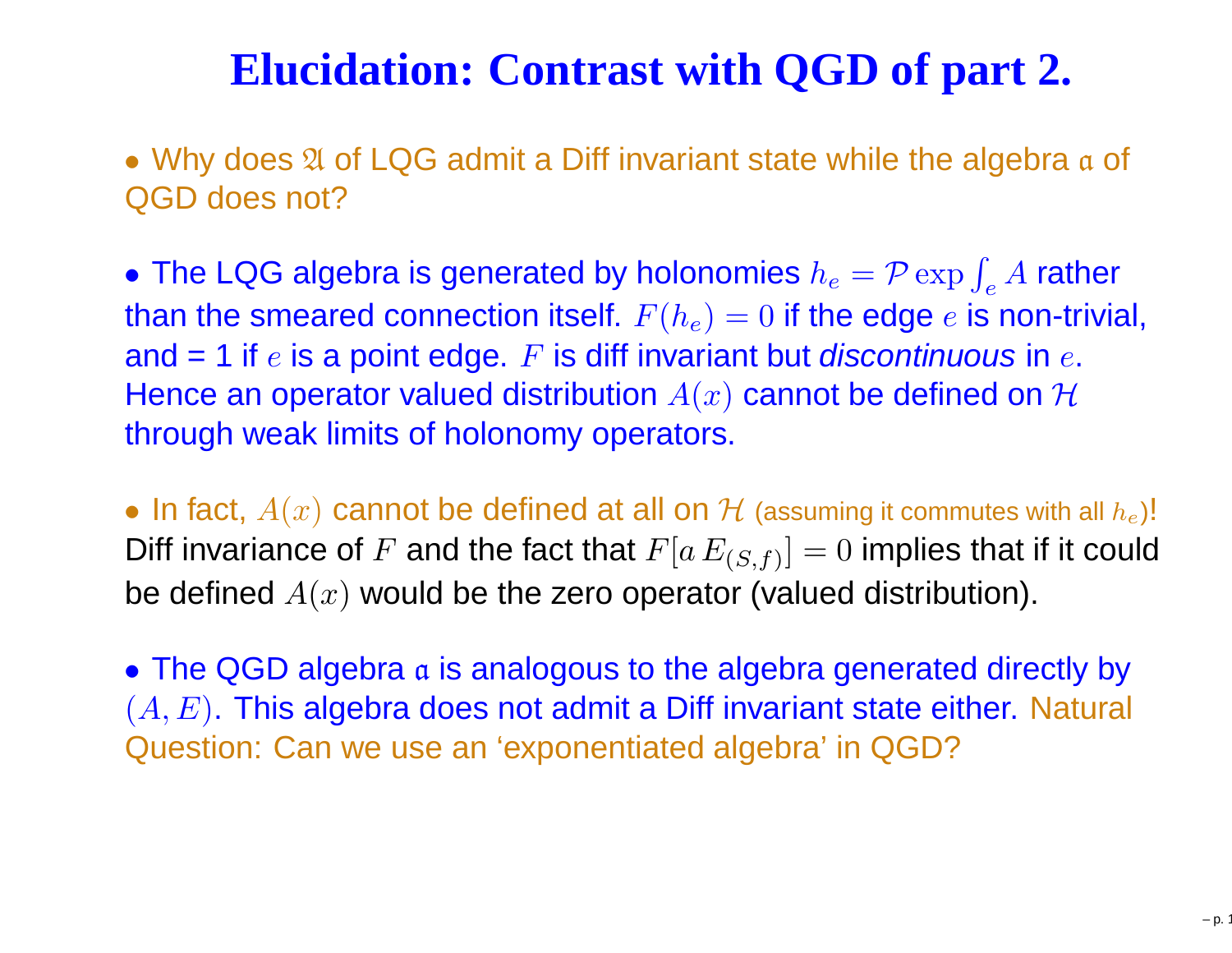# **4. QGD Revisited**

• Following LQG, let us use exponentiated operators in QGD:  $W(f,g) := \exp i (q(f) + p(g))$  satisfying the Weyl commutation relations:  $W(f_1, g_1) W(f_2, g_2) = \exp[(i/2)(f_2g_1 - f_1g_2)] W(f_1 + f_2, g_1 + g_2).$ The general element of the Weyl algebra  $\mathfrak W$  is  $\sum_n \, a_n W(f_n, g_n).$ 

• Diff invariant function along the lines of LQG:

$$
F[W(f,g)] := \begin{cases} 1 & \text{if } g = 0, \\ 0 & \text{otherwise.} \end{cases}
$$

This is continuous in  $f$  but not in  $g$ . Consequently, on the GNS  $\mathcal{H},$ operators  $q(f)$  are well-defined but  $p(g)$  are not! Analogous to the fact that in LQG  $E_{S,f}$  are well-defined but  $A$  are not. (There is an obvious dual sensus contation ) representation.)

 $\bullet$  In this QGD rep,  $q(f)\Psi_F=0$  (just as  $E_{S,f}\Psi_F=0$  in LQG.) Thus the cyclic state ("vacuum") in both representations corresponds to the 'zerometric'. Reminiscent of the 2+1 gravity (e.g. a la Witten). This representation is unsuitable for Klauder's Affine Algebra because although  $\it{q}_{ab}$  does exist (as <sup>a</sup> distribution), it fails to be positive definite —the corner stone of that program.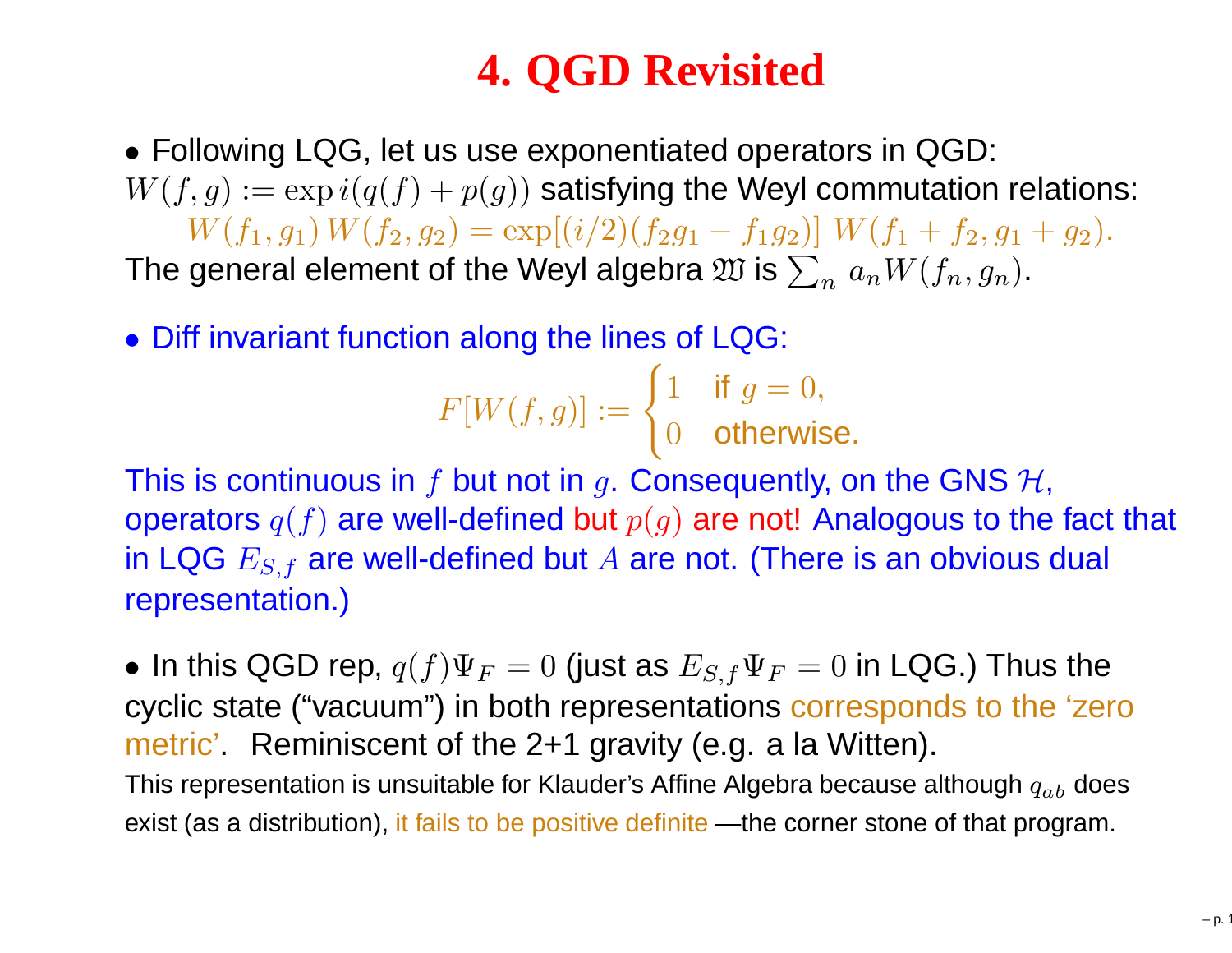## **Features of this QGD representation**

 $\bullet$  Gel'fand theory again applies.  $\mathcal{H}=L^2$  completion of the space of smooth metrics —the Gel'fand spectrum of the $\mathcal{C}^2(\mathcal{Q},d\mu_o)$  where  $\mathcal Q$  is a certain Abelian  $C^{\star}$  algebra of configuration operators  $\exp iq(f)$ — and  $\mu_o$  a regula Borel measure thereon. Structure of Q can again be explored using<br>projective techniques. Not a standard appea of distributional Dap't \  $_{o}$  a regular projective techniques. Not <sup>a</sup> standard space of distributions. Don't yet have explicit control on the integration theory.

• In this rep the Diff group has unitary action. But again infinitesimal diffeos not defined on  $\mathfrak W$  nor on  $\mathcal H.$  The classical generator of infinitesimal  $\mathbb Z$ U nor on $\mathbb Z$ diffeo along  $V^a$  is  $\int ({\cal L}_V\,q_{ab})\,p^{ab}$  and operator  $p^{ab}$  does not exist. (Also the product has to be regularized!) So, same problems with the constraint algebra as in LQG.

 $\bullet$   $\cal H$  is non-separable as in LQG. Again, seems a general feature of GNS<br>reps arising from Diff invariant PLEs. A precise result along these lines? reps arising from Diff invariant PLFs. A precise result along these lines?

 $\bullet$  In the spatially compact case, does  $\mathfrak W$  admit any diff invariant states<br>other than  $F$  and its obvious 'dual'? other than  $F$  and its obvious 'dual'?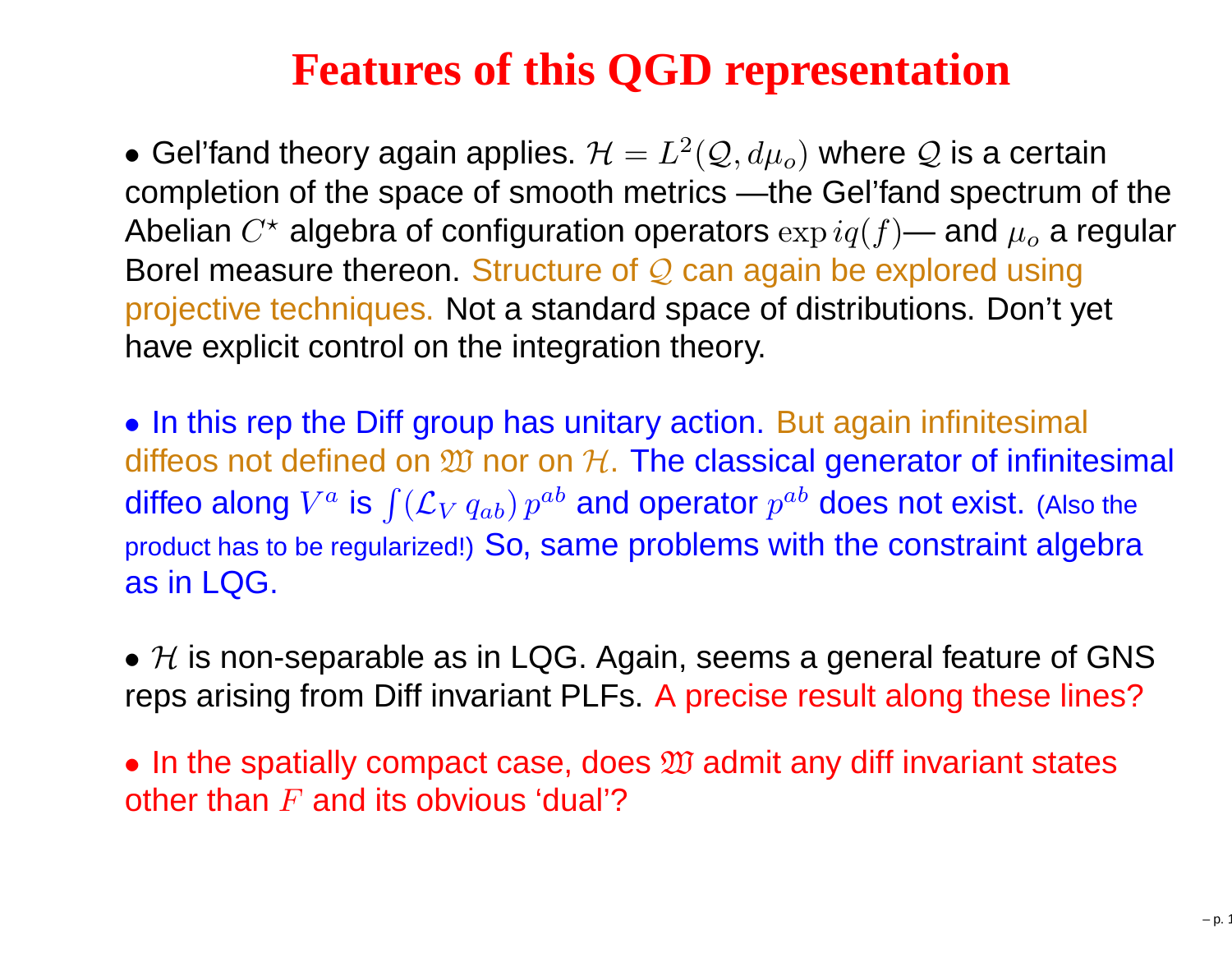# **Major difficulty: Constraint Operators**

• The scalar constraint reads:

 $S=p^{ab}p^{cd}\,G_{abcd}(q)+\sqrt{q}R$ 

 Significantly harder than in LQG because: (i) cannot treat curvature interms of basic operators like holonomies; (ii)  $G_{abcd}$  would contain products of operator-valued distributions; (iii)  $P^{ab}$  themselves do not exist; and, most importantly, (iv) Discreteness which plays <sup>a</sup> key role in LQG <sup>a</sup> laThiemann is not available because  $P^{ab}$  smeared with 3-d test fields not lower dimensional ones.

• No natural/obvious strategy to characterize solutions to the Diff constraint. Unlikely that states like  $\int f(R_{ab}R^{ab})\,{\rm d}^3$  averaging. Indeed, the group averaged Hilbert space may be 'too small' to $\mathrm{^{3}x}$  will result from group be useful. Is it?

 $\bullet$  Quantum geometry also seems unmanageable.  $\hat{q}(f)$  well-defined. But 3-d smearing implies: discreteness underlying 'polymer geometry' of LQGis lost. Quantization of geometric quantities (like areas and volumes)would be *much* more difficult. <mark>Is it even possible?</mark>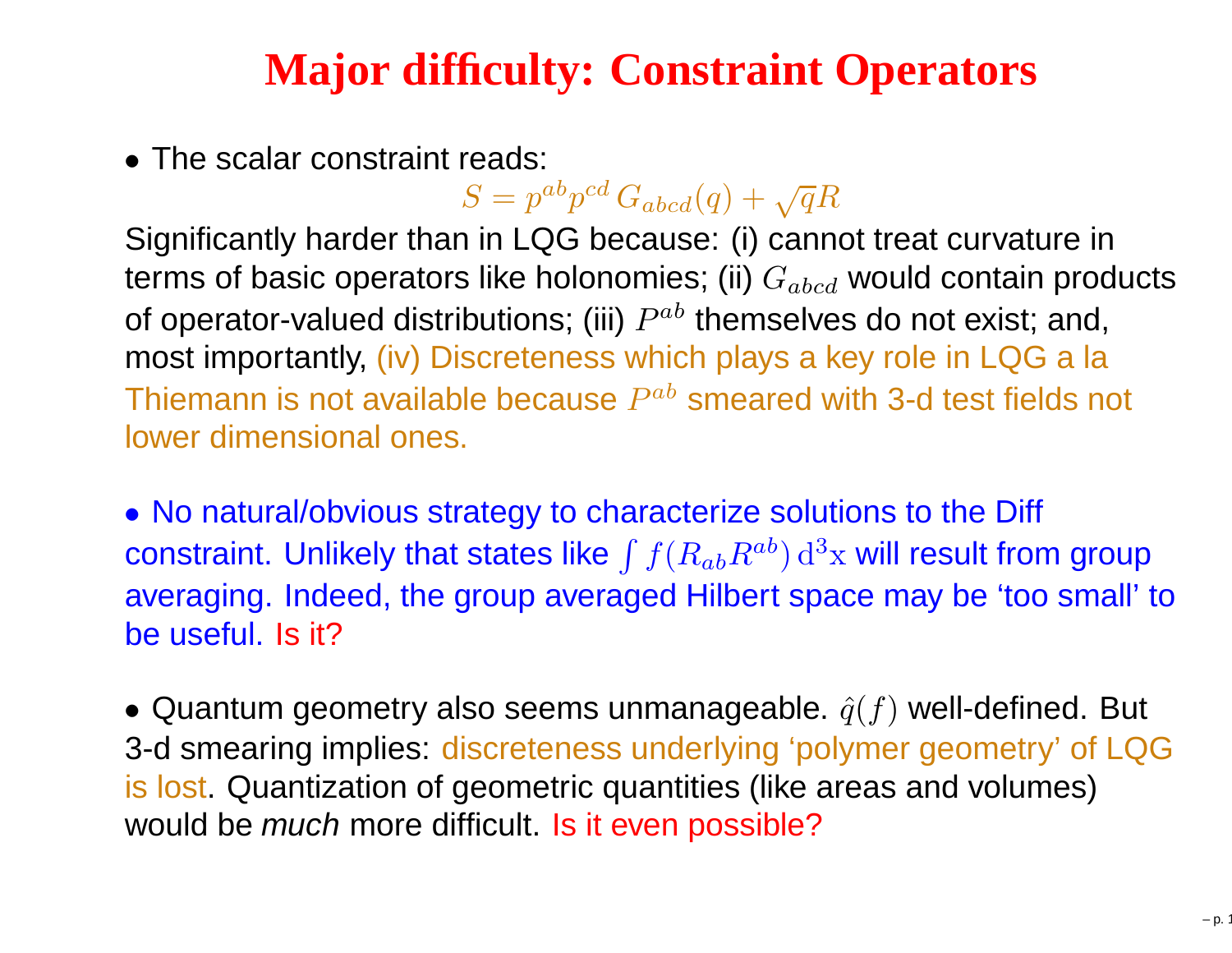# **5. Gauge Invariance: Maxwell Theory**

• Is Diff invariance very different from the more familiar gauge invariance?Are there gauge invariant states on the Maxwell kinematical algebra inMinkowski space-time?

• Decompose  $A, E$  into Longitudinal and Transverse parts. conjugate pairs:  $(A^T, E^T)$ transformations:  $A^L$ ⇒→ $A^L+d\alpha$ ; (all other fields unchanged) generates  $\left(T\right)$  and  $(A^T ,E^T)$  $\mathbf{u}^{(T)}$  generate the familiar  $\star$  algebra  $\mathfrak{a}.$  Gauge automorphisms  $\theta_\alpha$  on  $\mathfrak{a}.$ 

 $\bullet$   $\theta_\alpha(\hat{A}^L) = \hat{A}^L + d\alpha \hat{I} \implies$  there is no PLF on a which is invariant under<br>these automorphisms. Thus, no gauge invariant state on the algebra g l  $\mathbf{d}$  and  $\mathbf{d}$ these automorphisms. Thus, no gauge invariant state on the algebra  $\alpha$  ! Surprising because one would have naively expected infinitely manygauge invariant states.

• Problem associated with the longitudinal sector; the algebra generatedjust by  $A^T, E^T$  is gauge invariant  $\Rightarrow$  it obviously admits infinitely many<br>gauge invariant states gauge invariant states.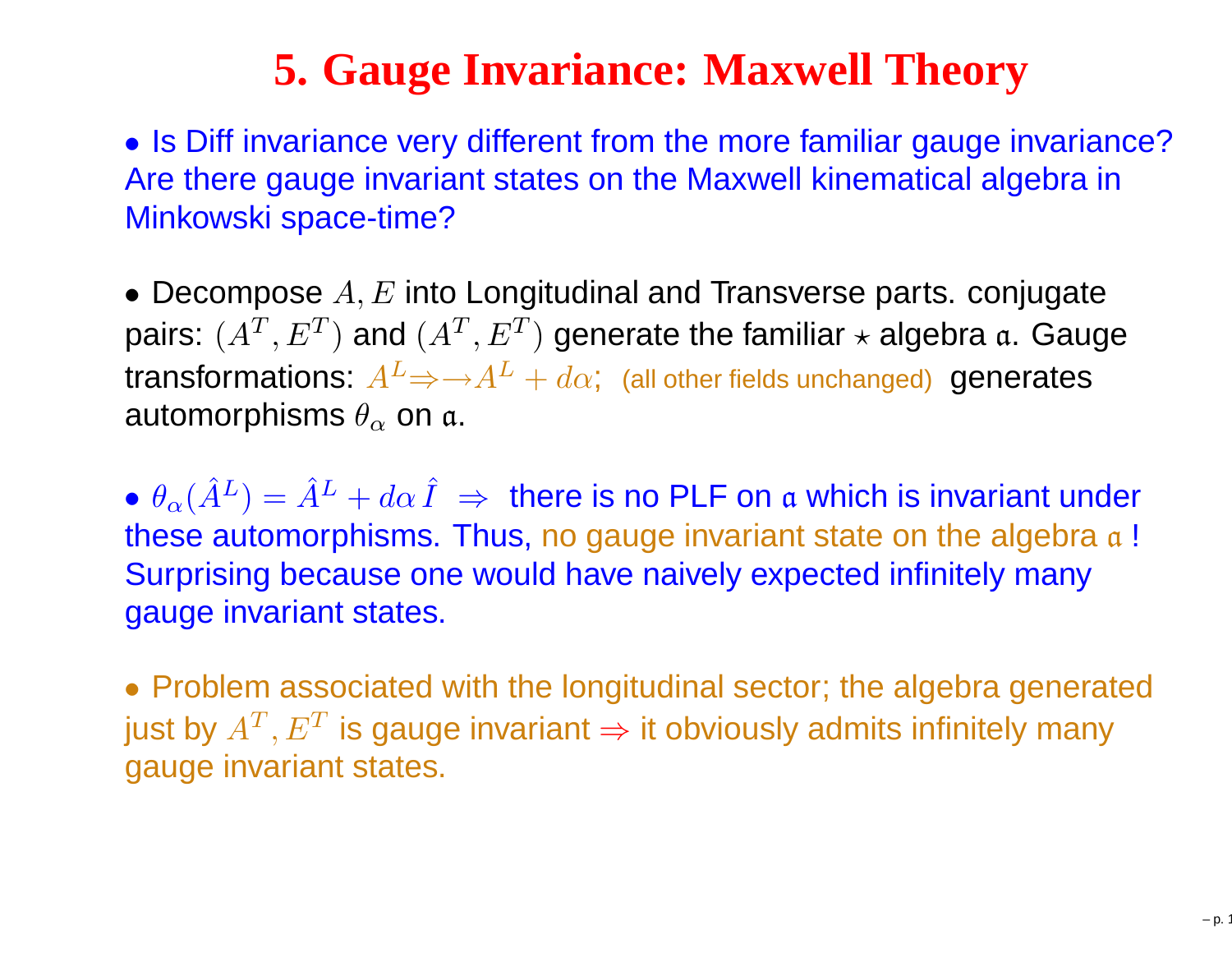## **Maxwell Theory: Weyl algebra**

 $\bullet$  On the Weyl algebra  $\mathfrak W$ , situation is very different. Since longitudinal and transverse modes decouple, now  $\mathfrak W$  is generated by products<br> $W(\overline{f_{L}-a_{L}}) \, W(\overline{f_{T}-a_{L}})$  of Weyl operators associated with the two so  $W(f_L, \, g_L) \, W(f_T, \, g_T)$  of Weyl operators associated with the two sets of  $-1 - 1$ modes.  $(W(f_L, \, g_L)$  commute with  $W(f_T, \, g_T))$ .

•  $\mathfrak W$  admits infinitely many gauge invariant states, e.g.:

 $F[W$  $(f_L, g_L)$ )  $\,W\,$  $(f_T,~g_T)$  $_{T})] =$  $\begin{cases} \langle \Psi_{\rm Fock}|W\ 0 \end{cases}$  $(f_T,~g_T)$  $\langle \Psi_{\rm Fock} \rangle$  if  $f_L = 0$ , 0 otherwise<sup>3</sup>

This state is tensor product of any Fock state  $\Psi_{\rm Fock}$  on transverse modes with the polymer cyclic state for longitudinal modes. Uniqueness result on the polymer part.

• Since F is discontinuous in  $f_L$ , operators  $A(f_L)$  do not exist in this representation. Only their exponentiate versions  $W(f_L, 0)$  well defined. Operators  $E(g^L)$  do exist. The kinematical Hilber non-separable. One can solve the Gauss constraint and the physical  $L^{L}$ ) do exist. The kinematical Hilbert space  $\mathcal H$  is<br>One can solve the Cause constraint and the r Hilbert space is separable.

• In the covariant approach, this procedure enables one to construct theFock representation without having indefinite inner product (Thirring).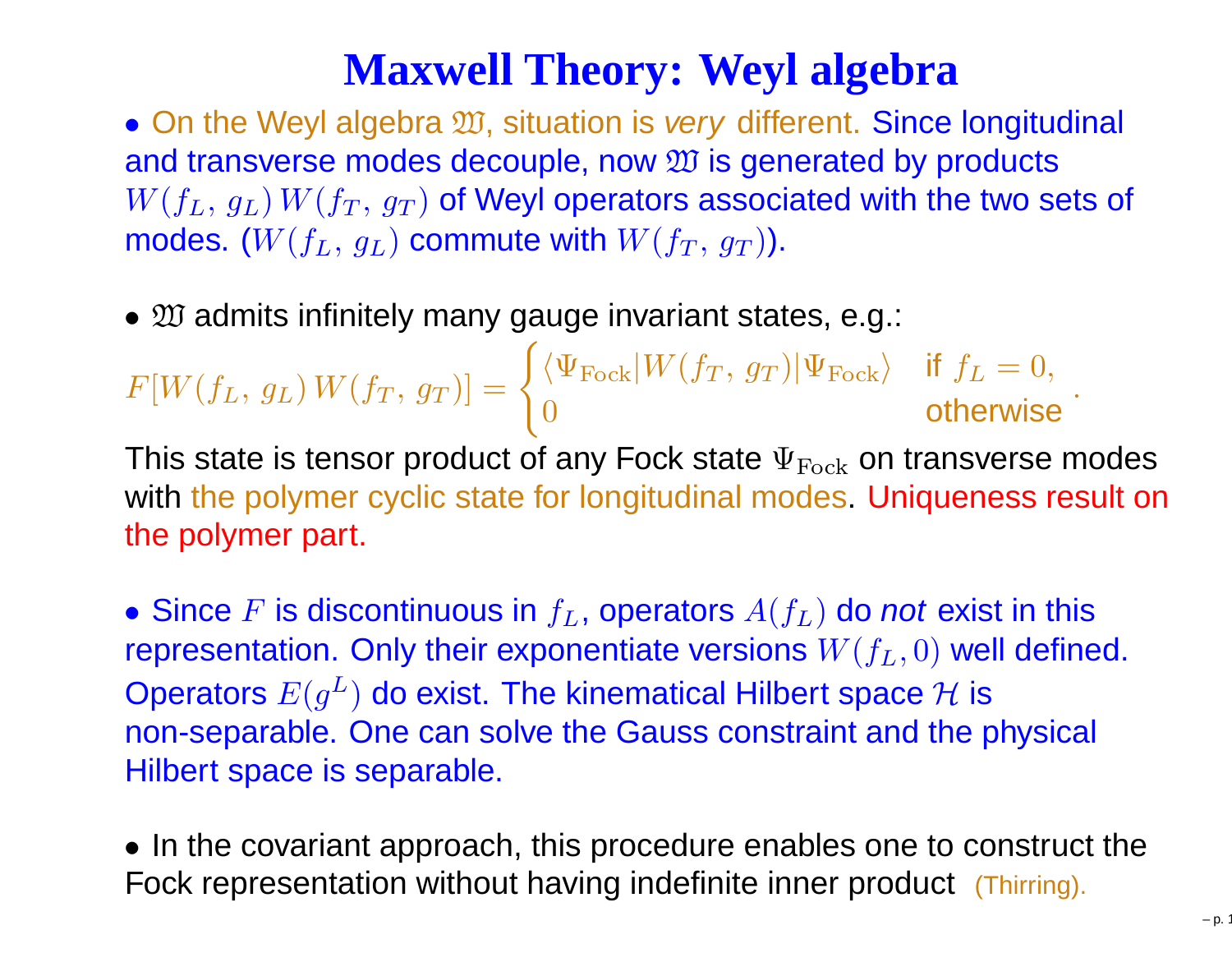### **6. Discussion**

• Diff invariance is an extremely powerful restriction on the kinematical algebra both for LQG and QGD.

Counter intuitive Result: In both cases there is no Diff invariant state onthe 'naive' <sub>∗</sub>-algebra a.<br>−

There is precisely one Diff invariant state on the holonomy-flux algebra  $\mathfrak A$ of LQG and at least two for the Weyl algebra  $\mathfrak W$  of QGD. The uniqueness<br>issue is open in OGD issue is open in QGD.

• The resulting GNS representation of  $\mathfrak A$  yields polymer geometry in LQG because connections are smeared along 1-dimensional edges. In turn, this leads to well defined quantum geometry operators, exhibiting <sup>a</sup> natural, fundamental discreteness. Rich set of solutions to the Gauss andDiff constraints.

• In the resulting GNS representations in QGD either the metric operator is not defined *or* it fails to be positive definite even if one were to use the affine Weyl algebra a la Klauder. 3-d excitations of geometry  $\Rightarrow$ quantization of geometric operators and constraints seems *much* more difficult. Diff constraints may not admit 'enough' solutions. (Open issue)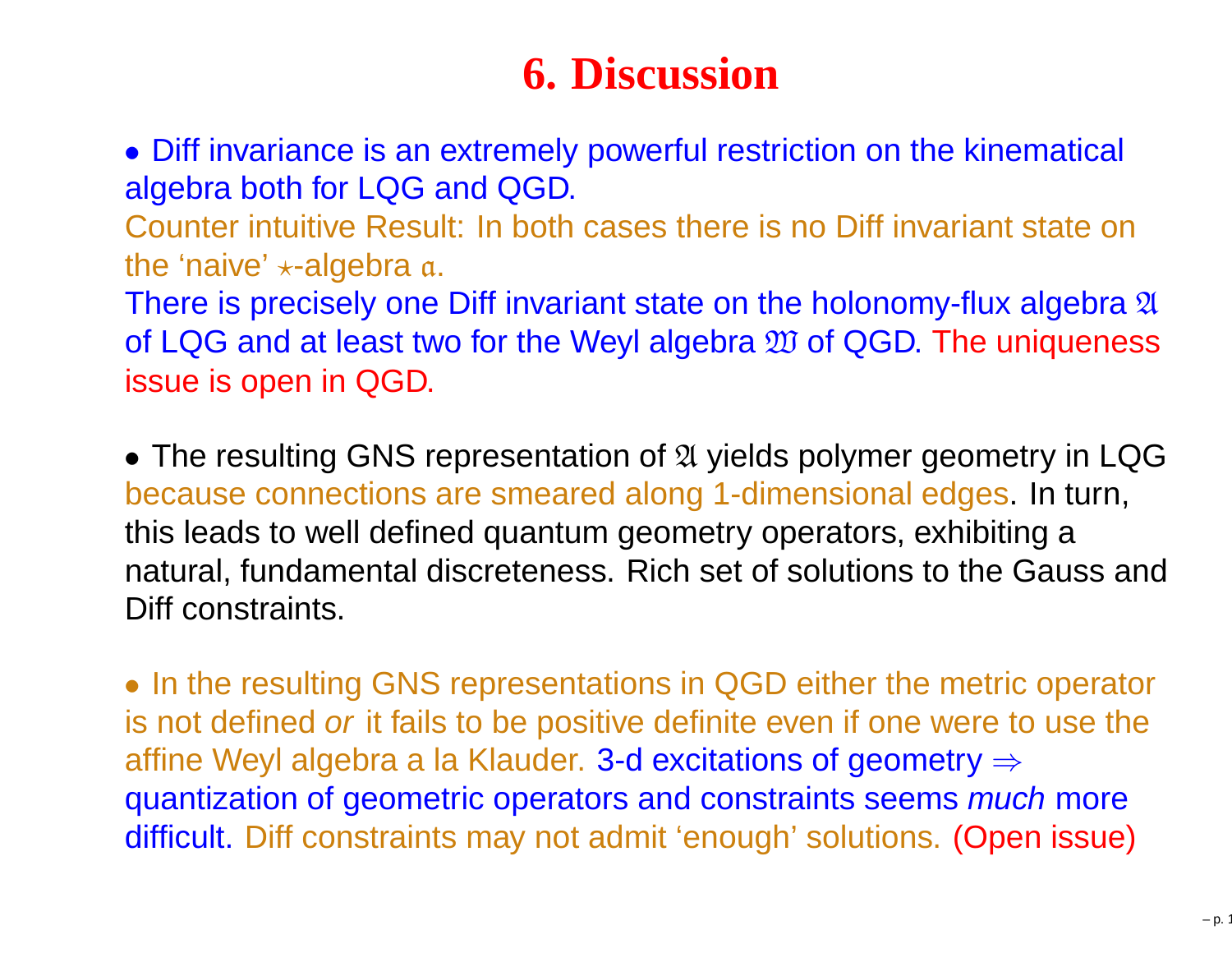$\bullet$  The Maxwell Weyl algebra  $\mathfrak W$  admits infinitely many gauge invariant<br>states. Thus Diff invariance is a much stronger requirement than the states. Thus Diff invariance is <sup>a</sup> much stronger requirement than the Maxwell-gauge invariance. (In the non-Abelian theory, the Weyl algebra has to besuitably modified, e.g., to the holonomy-flux algebra. Again infinitely many gauge invariant states.)

• In the Maxwell case, infinitely many gauge invariant states because thealgebra <sup>W</sup> has an easily identifiable sub-algebra of gauge invariant ('transverse') observables. The LQG  $\frak A$  or QGD  $\frak W$  do not admit<br>sub-algebras of diff invariant observables (in the spatially compac sub-algebras of diff invariant observables (in the spatially compact case) Reason: Extreme non-locality of gauge invariant observables: Solutionsto diff constraint are not states on the LQG  $\mathfrak A$  (or QGD  $\mathfrak W$ ).

• In all cases, the kinematical Hilbert spaces are non-separable. (But the gauge invariant subspaces in the Maxwell case and the (SU(2)-gauge &) Diff invariant Hilbert space in LQG can be separable.)

In all cases, no operator on  ${\cal H}$  corresponding to one of the canonically<br>sentimate variables (A = Al, ar ~ab) conjugate variables ( $A_a \; A_a^i$  or  $\tilde{p}^{ab}$ ).

Thus these two surprising features of LQG are in fact universal consequences of the invariance requirement.